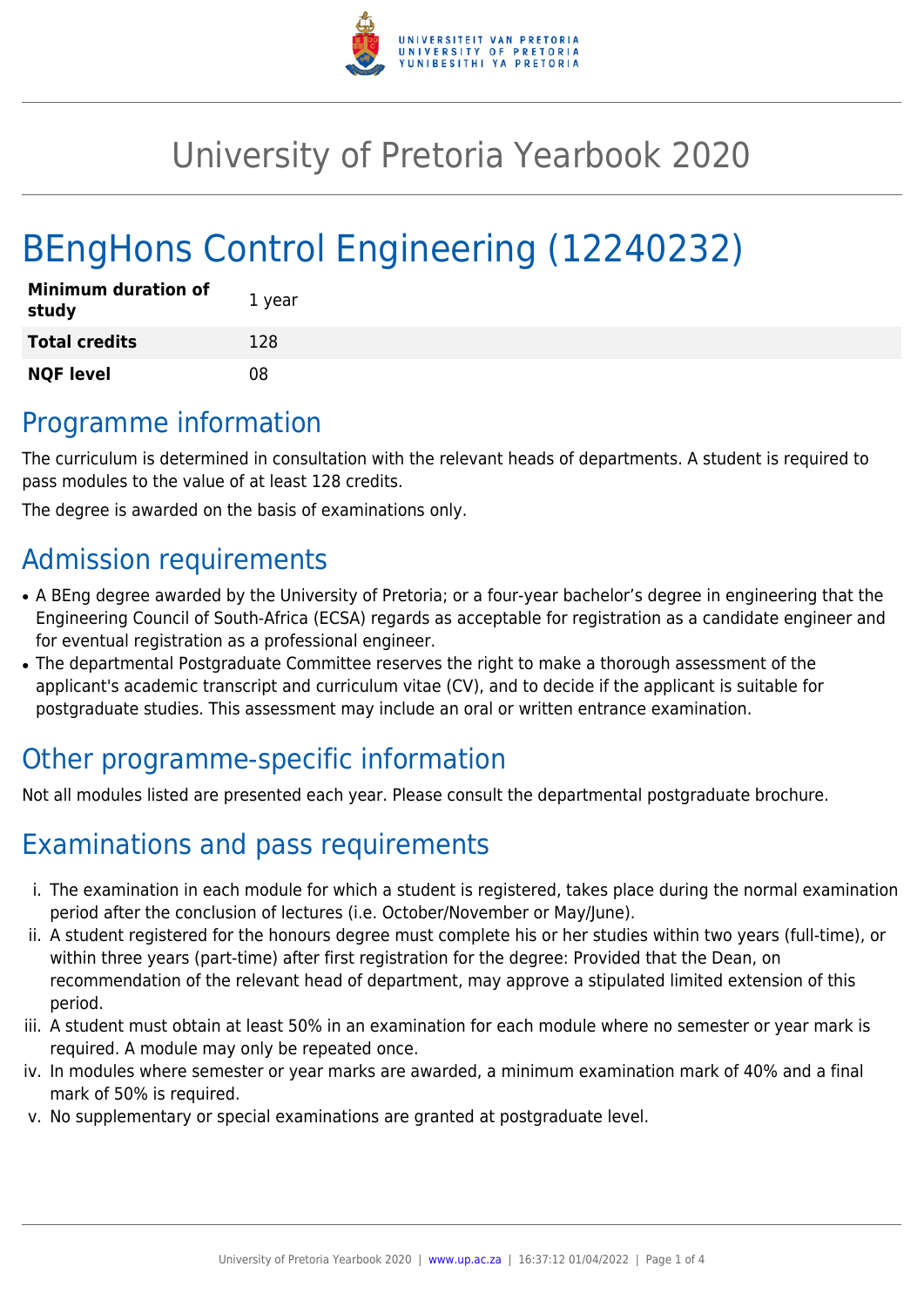

### Pass with distinction

A student passes with distinction if he or she obtains a weighted average of at least 75% in the first 128 credits for which he or she has registered (excluding modules which were discontinued timeously). The degree is not awarded with distinction if a student fails any one module (excluding modules which were discontinued timeously).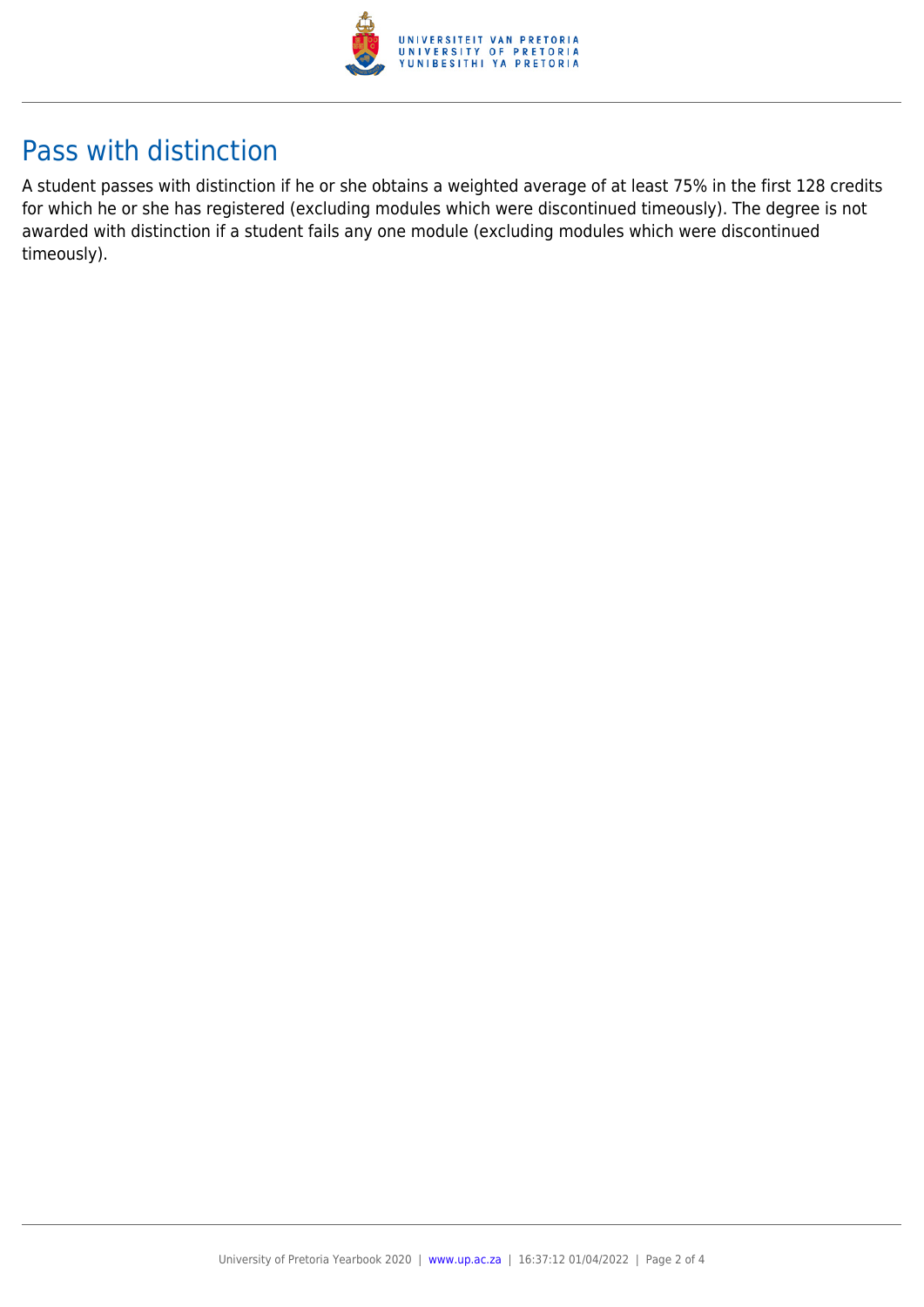

### Curriculum: Final year

**Minimum credits: 128**

#### **Core modules**

#### **Multivariable control system design 700 (CBO 700)**

| <b>Module credits</b>         | 32.00                          |
|-------------------------------|--------------------------------|
| <b>Prerequisites</b>          | No prerequisites.              |
| <b>Contact time</b>           | 40 contact hours per semester  |
| <b>Language of tuition</b>    | Module is presented in English |
| <b>Department</b>             | <b>Chemical Engineering</b>    |
| <b>Period of presentation</b> | Semester 2                     |

#### **Multivariable control system theory 700 (CBT 700)**

| <b>Module credits</b>         | 32.00                          |
|-------------------------------|--------------------------------|
| <b>Prerequisites</b>          | No prerequisites.              |
| <b>Contact time</b>           | 48 contact hours per semester  |
| <b>Language of tuition</b>    | Module is presented in English |
| <b>Department</b>             | <b>Chemical Engineering</b>    |
| <b>Period of presentation</b> | Semester 1                     |

#### **Model-based control laboratory 732 (CML 732)**

| 32.00                          |
|--------------------------------|
| No prerequisites.              |
| 12 contact hours per semester  |
| Module is presented in English |
| <b>Chemical Engineering</b>    |
| Semester 1 or Semester 2       |
|                                |

#### **Process control system research and development 732 (CSP 732)**

| <b>Module credits</b>         | 32.00                          |
|-------------------------------|--------------------------------|
| <b>Prerequisites</b>          | No prerequisites.              |
| <b>Contact time</b>           | 32 contact hours per semester  |
| <b>Language of tuition</b>    | Module is presented in English |
| <b>Department</b>             | <b>Chemical Engineering</b>    |
| <b>Period of presentation</b> | Semester 1                     |